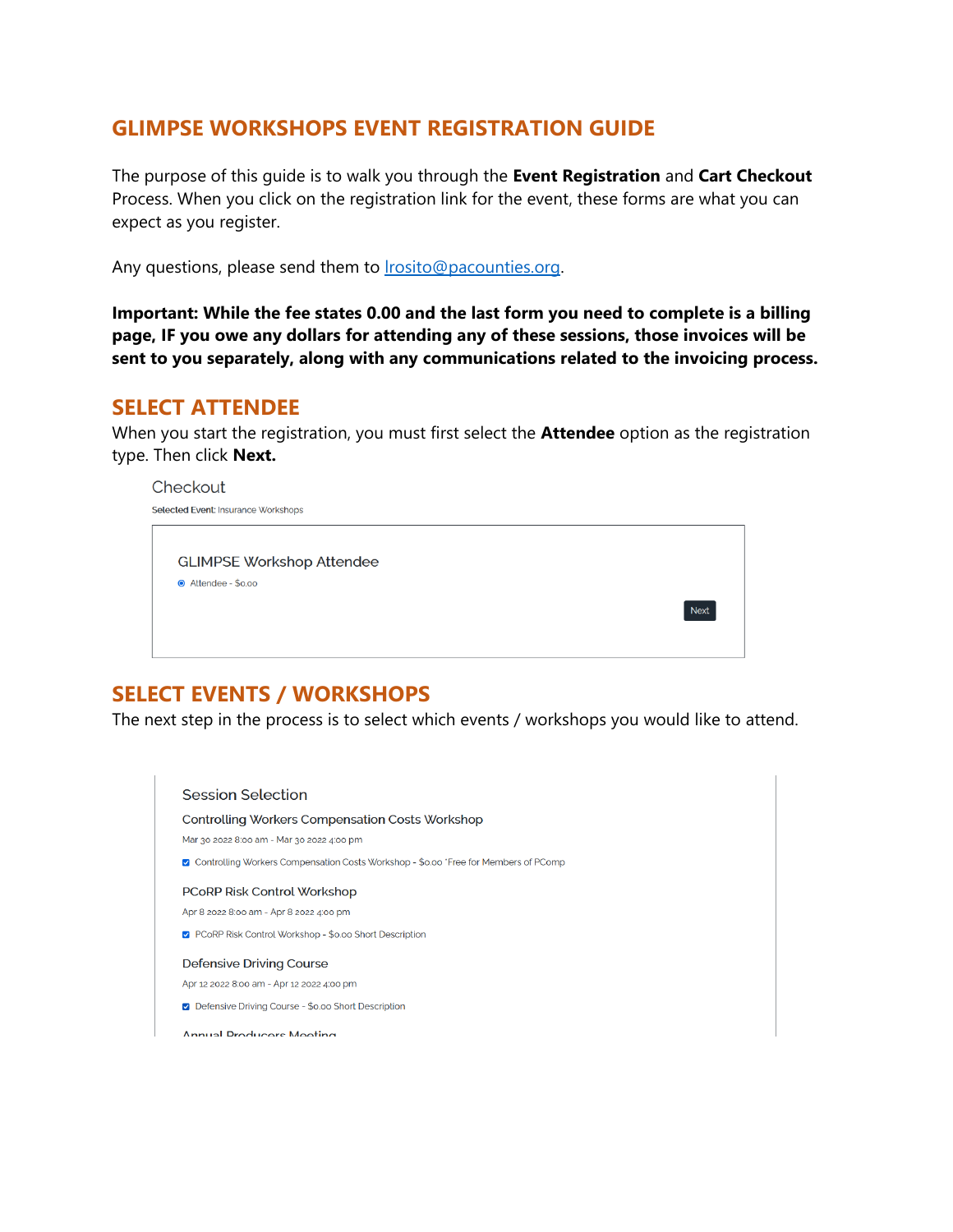Once you have selected all the events/workshops you would like to register for, scroll to the bottom of the page and **Click Next.**

| a.<br>Prison Risk Management Workshop                           |                       |
|-----------------------------------------------------------------|-----------------------|
| May 26 2022 8:00 am - May 26 2022 4:00 pm                       |                       |
| Prison Risk Management Workshop - \$0.00 short description<br>п |                       |
|                                                                 | <b>Next</b><br>Cancel |
|                                                                 |                       |

# **YOUR ATTENDEE INFORMATION**

The next step in the process is for you to complete your attendee information.

|                          |                    | Last Name"                |            |  |
|--------------------------|--------------------|---------------------------|------------|--|
| Jane                     | Doe                |                           |            |  |
| Email *                  |                    |                           |            |  |
| test@email.com           |                    |                           |            |  |
| Company *                | Title <sup>*</sup> |                           |            |  |
| ABC Inc.                 | CEO                |                           |            |  |
| Street 1"                |                    |                           |            |  |
| ABC Lane                 |                    |                           |            |  |
| Street 2                 |                    |                           |            |  |
|                          |                    |                           |            |  |
| City *                   | State *            |                           | Zip Code * |  |
| Harrisburg               | Pennsylvania       | v                         | 17110      |  |
| Emergency Contact Name * |                    | Emergency Contact Phone * |            |  |
|                          | 717-555-5555       |                           |            |  |
| John Doe                 |                    |                           |            |  |
| <b>ADA Requirements</b>  |                    |                           |            |  |

**IMPORTANT:** If you are registering for others, you may click **Add Another Attendee.** This process will take you to the beginning step of selecting Attendee, and you will need to select each session you would like to register each attendee.

#### **Once you are done adding other attendees, Click Next**